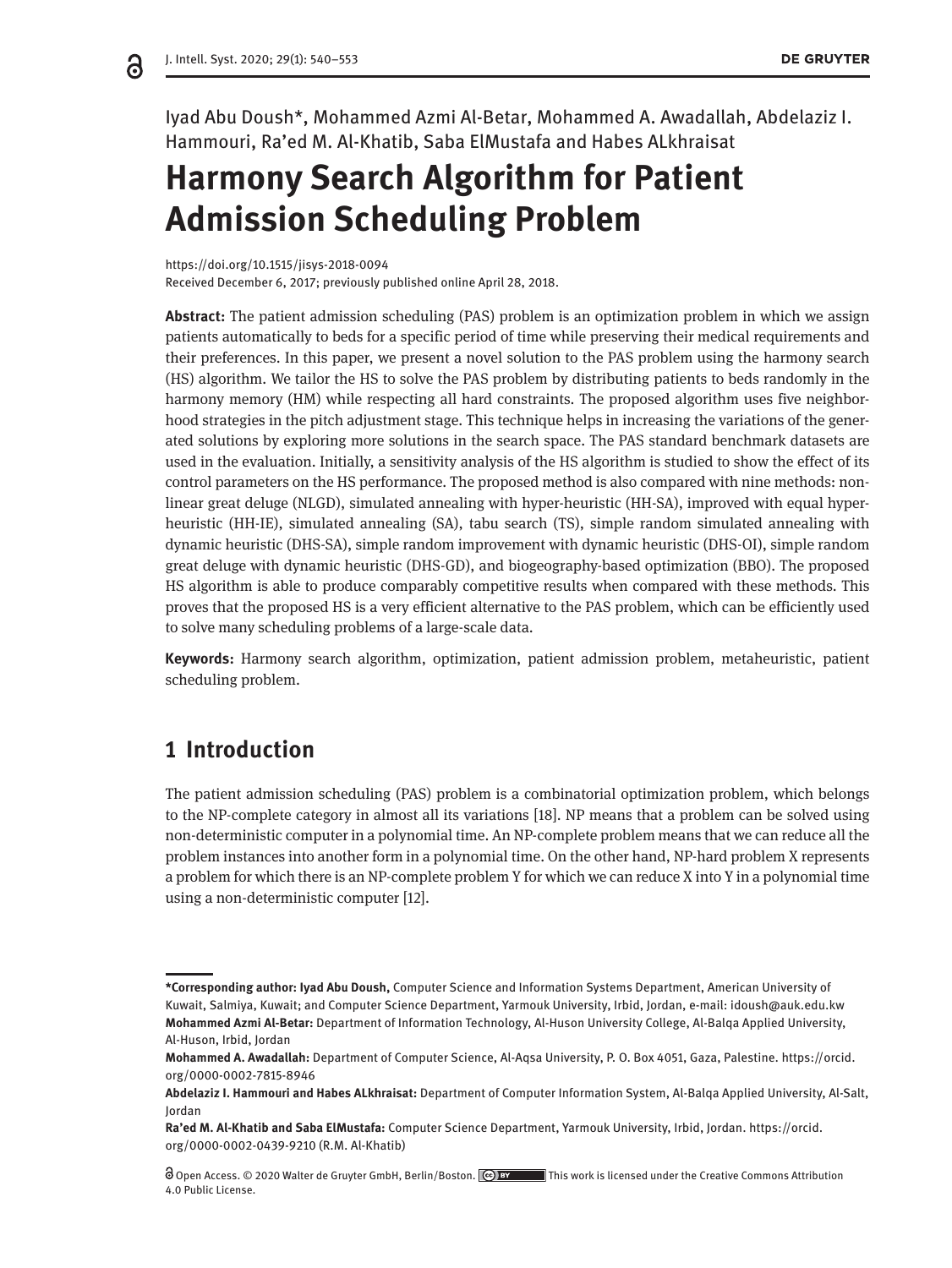This problem is tackled by assigning a set of beds to hospital rooms, while taking into account a set of constraints like the medical equipment in the room and the medical expertise of the staff in the patient's room. These constraints are classified into hard and soft constraints. The satisfaction of the hard constraints is mandatory for the PAS solution to be feasible, while the violations of the soft constraints should be minimized as much as possible. In general, the PAS solution quality is measured by summing the soft constraint cost violation.

During the recent years, the metaheuristic methods are considered successful techniques that have been used to find satisfactory solutions for the PAS problem within a reasonable time. These metaheuristic methods are classified into: first, population-based techniques such as genetic algorithm [7, 20] and biogeography-based optimization (BBO) [14]. Second, local search-based techniques like great deluge [15], simulated annealing (SA) [6], and adaptive large neighborhood search procedure [16].

The harmony search (HS) algorithm is a population-based metaheuristic method proposed by Geem et al. [13], which mimics the behavior of music improvisation process. It has been an efficient technique in solving various optimization problems such as nurse rostering problem [3], examination timetabling [1], economic load dispatch [2], and others reported in Refs. [8–11, 17].

In this paper, the HS algorithm is investigated for the PAS problem. We study the effect of each HS algorithm operator on the quality of the obtained solution. The PAS standard benchmark datasets are used in the evaluation. Initially, a sensitivity analysis of the HS algorithm is studied to show the effect of its control parameters on the HS performance. Six instances of the PAS problem dataset are used to evaluate the algorithm. The comparison with nine algorithms from the literature shows that the proposed algorithm is able to yield competitive results against state-of-the-art comparative methods using the same datasets.

The remainder of this paper is organized as follows: Section 2 presents the formulation of the PAS problem. The application of the HS algorithm for the PAS problem is described in Section 3. The experimental results and analysis of the findings are presented in Section 4. The last section provides the conclusion and possible future directions.

## **2 Patient Admission Scheduling (PAS) Problem**

#### **2.1 PAS Definition**

The PAS problem formulation that we will use involves different inputs to the problem such as patients, rooms, departments, and time slots [4]. The description for each input of the PAS problem is presented as follows: patient attributes as the patient is a person with some treatment demands, gender, room preference, age, and class. The patient must spend a period in the hospital, and s/he should be assigned to a bed in a room for a fixed admission and discharge dates within the planned treatment; a time slot, which represents a day of the patient stay; a planned patient stay, which is the set of all the days the patient will stay in the hospital; room attributes as each room has different features, for example, medical equipment, room capacity, and the department in which the room is located; department as each department has multiple specialisms at different levels of expertise; speciality as each patient needs one or more specialists for her/his treatment; room gender policy expressed by letters as follows: *D* means that the room can have male or female patients, but they must be of the same gender in any specific day, *F* means that the room can be occupied by females only, *M* means that the room can be occupied by males only, and *N* means that the room can contain patients of both genders; age policy as some departments specify how old the patient can be in minimum or maximum to be accepted in the department (e.g. department of pediatrics).

In the PAS problem, the main objective function is to respect all the hard constraints and to minimize the violations of the soft constraints while maintaining all the medical or personal preferences for the patient. The hard constraints (HC) are summarized as follows: only one patient is assigned to the bed at any time slot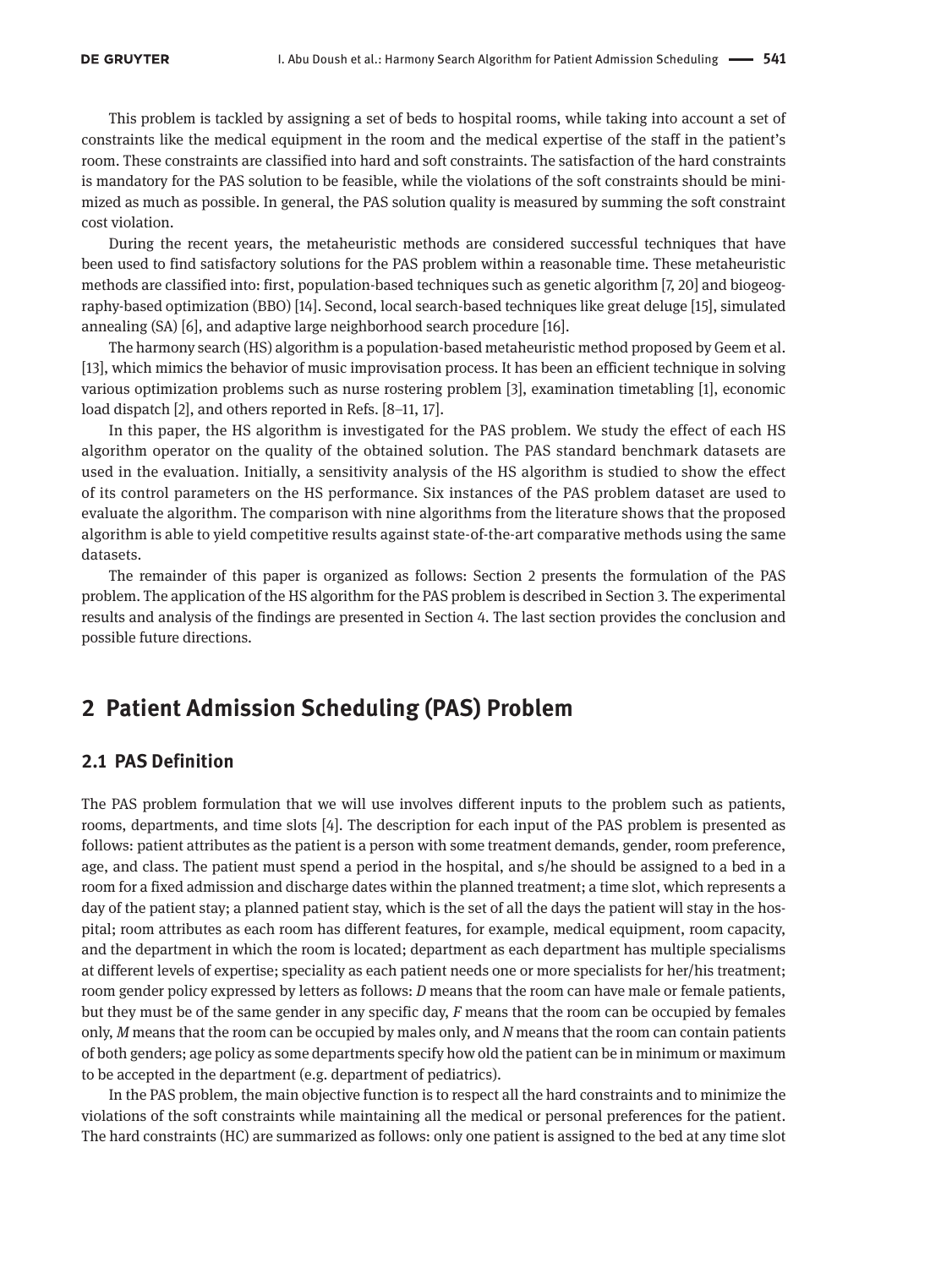|  |  |  |  | Table 1: Weights of Violating the Soft Constraints. |
|--|--|--|--|-----------------------------------------------------|
|--|--|--|--|-----------------------------------------------------|

| Constraint      | Weight |
|-----------------|--------|
| SC <sub>1</sub> | 5.0    |
| SC <sub>2</sub> | 5.0    |
| SC <sub>3</sub> | 1.0    |
| SC <sub>4</sub> | 2.0    |
| SC <sub>5</sub> | 10.0   |
| SC <sub>6</sub> | 11.0   |
| SC <sub>7</sub> | 0.8    |

(HC1), the dates for admission and release are pre-defined (HC2), the patient visit period is continuous (HC3), and the capacity of the room cannot be exceeded (HC4).

The soft constraints (SC) are summarized as follows: the room gender policy needs to be attained (SC1), the patient needed and preferred room properties should be satisfied (SC2). Missing one or more features should be penalized, and the needed feature has a higher penalty than the preferred feature. The department should have the needed speciality to treat the patient (SC3), the room needs to have the required speciality to treat the patient (SC4), the age of the patient should correspond to the maximum or minimum age of the department (SC5), the total number of transfers between the rooms has to be decreased (SC6), and the patient room preference has to be satisfied (SC7).

In order to simplify the computation of the objective function, we adapt the preprocessing steps given by Ref. [6]. We merge the penalties of violating the SC2, SC3, SC4, SC7, and partially SC1 soft constraints in the patient-room penalty matrix (PRC). This penalty is computed only once for all patient-to-room assignments when reading the input file. The room gender policy SC1 is included partially in the PRC. If the room gender is of type F or M, then, the penalty is added to the matrix PRC, and if it is N, then, there is no penalty. Gender policy D is the only case that cannot be merged with the matrix PRC, as it relies on other patient assignments. Table 1 presents the weights of violating the soft constraints.

#### **2.2 PAS Formulation**

In order to compute the objective function, we identify the mathematical model of the PAS problem. First, we define the symbols, which define different sets in the problem; then, we represent the decision variables used to develop the mathematical model as follows: P represents the set of patients, B represents the set of beds, R represents the set of rooms, T represents the set of days or time slots,  $c_{\scriptscriptstyle r}$  represents the capacity of room r,  $P_{\scriptscriptstyle F}$ represents the set of female patients, and  $P_M$  represents the set of male patients.

We use the following decision variables to formulate the mathematical model of the PAS problem:

- $\frac{X_{p,r,t}}{P}$  have the value 1 if the room *r* on the timeslot *t* is selected for the patient *p* and the value 0 otherwise.
- $g_p$ : have the value 1 if the patient *p* is a male and 0 if the patient is a female.
- *f r*,*t* : in the room *r* at the timeslot *t*, the number of the female patients is equal to  $\sum_{p \in P} (1 - g_p) \cdot X_{p,r,t}$ .  $g_{n}$ ) ·  $X$
- $-m_{n,t}$ : in the room *r* at the timeslot *t*, the number of the male patients is equal to  $\sum g_p \cdot X_{p,r,t}$ .
- $PS_p$ : is the set of patient stays, which is defined as  $\{t \in T \mid t > = t_{s,p} \wedge (t < t_{s,p} + d_p)\}\,$ , where  $t_{s,p}$  is the patient p admission day, and  $d_p$  is the patient's visiting period.
- Transferring a patient from one room to another is defined using:

$$
Tr_{p,t} \leftarrow \begin{cases} 1 & \text{if } \{t \in PS_p \wedge t + 1 \in PS_p \wedge \exists r \in R \mid X_{p,r,t} \neq X_{p,r,t+1} \} \\ 0 & \text{otherwise.} \end{cases}
$$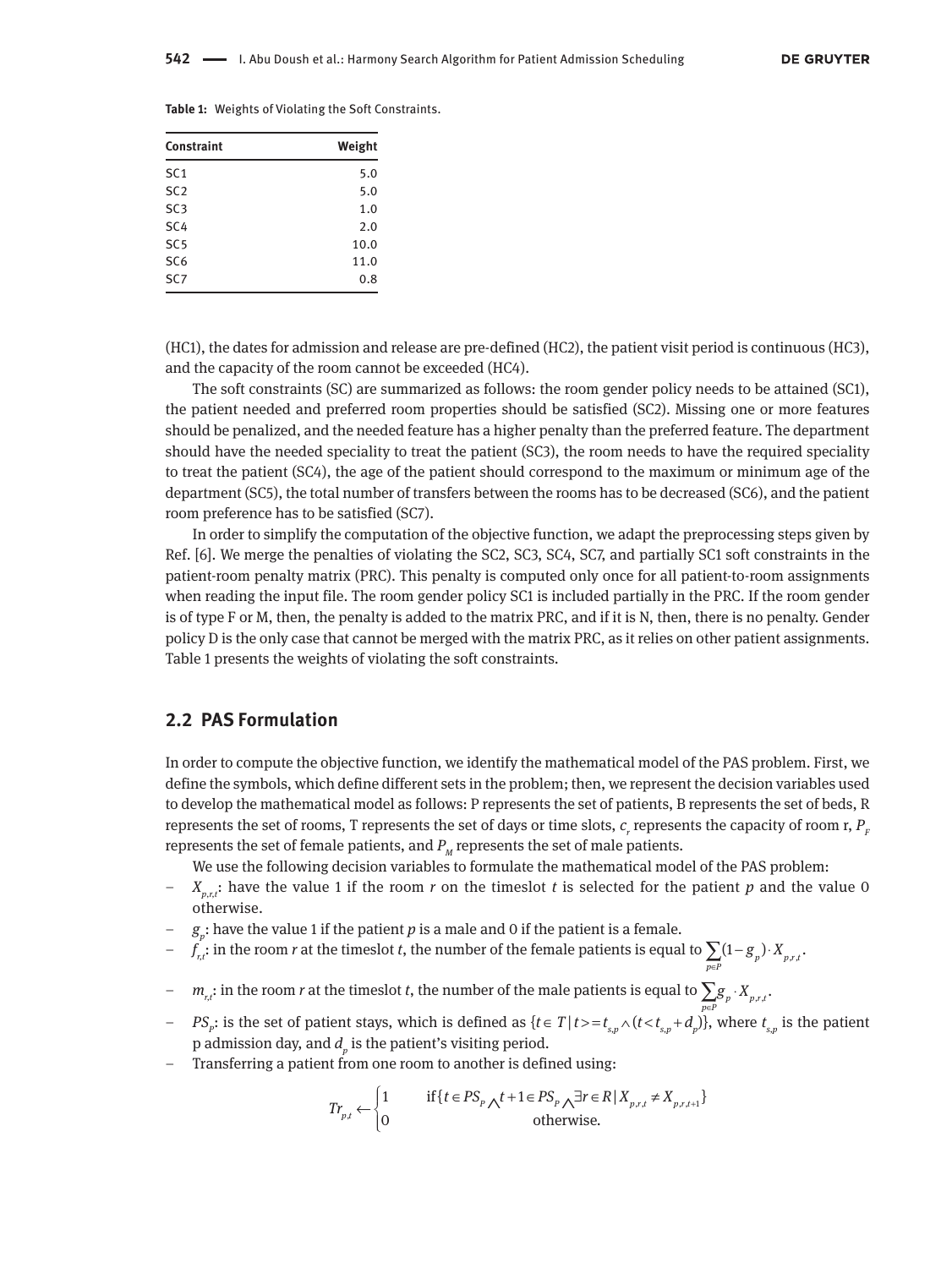#### **2.2.1 Hard and Soft Constraints Mathematical Formulation**

– In order to select a room for the patient's visit period, the following equation is used:

$$
\sum_{r \in R} X_{p,r,t} = 1, \ \forall p \in P, \ t \in T.
$$
\n<sup>(1)</sup>

– In order to ensure that the capacity of each room cannot be exceeded, the following equation is used:

$$
\sum_{p \in P} X_{p,r,t} \leq c_r, \ \forall r \in R, \ t \in T. \tag{2}
$$

 – The total penalties for violating the room gender soft constraint SC1 is calculated using the following equation:

$$
F_{_{RG}} = \sum_{r \in R, t \in T} \min(f_{r,t}, m_{r,t}) \cdot W_{_{RG}}.
$$
 (3)

Note that  $W_{RG}$  represents the weight of the room gender policy constraint.

 – The total penalties of transferring the patient from one room to another one (soft constraint SC6) can be defined using the following equation:

$$
F_{T_r} = \sum_{p \in P, r \in R, t \in T} Tr_{p,t} \cdot W_{T_r}.
$$
\n(4)

Note that  $W_{_{\mathcal{I}}_{_{\mathcal{L}}}}$  represents the weight of the transfer constraint.

– The total room penalty of soft constraints (SC2, SC3, SC4, SC7, and partially SC1) is achieved using the following equation, assuming that  $\mathcal{C}_{p^{\boldsymbol{\prime}},r}$  is the penalty of assigning patient  $p$  to room  $r$ :

$$
F_{PRC} = \sum_{p \in P, r \in R, t \in PS_p} X_{p,r,t} \cdot C_{p,r}.
$$
\n
$$
(5)
$$

#### **2.2.2 Objective Function**

The objective function represents the generated solution quality. It is computed as the sum of the soft constraint violation cost when solving the PAS problem as follows:

$$
F = F_{PRC} + F_{RG} + F_{T_r}.
$$
\n(6)

### **3 Harmony Search Algorithm for PAS Problem**

HS algorithm was developed by Geem et al. [13]. It starts with a population of random decision variables, which are used to generate a feasible solution. The HS algorithm is driven by three operators to generate a new solution: considering a solution from the memory, considering a randomly generated solution, and adjusting the solution using a predefined pitch. Memory consideration operator is used by the algorithm to share in generating a new solution by means of combining the features of the existing solutions in the population (or the so-called HM). The diversity of the new solution is accomplished by visiting new regions in the problem search space using the random consideration operator. Furthermore, the pitch adjustment operator is used to enhance the new solution locally by applying a number of a predefined neighborhood strategy. If the new solution quality is superior to the population worst solution, then, the HS algorithm replaces the new solution with the worst one. This process keeps going until the stop criterion is met.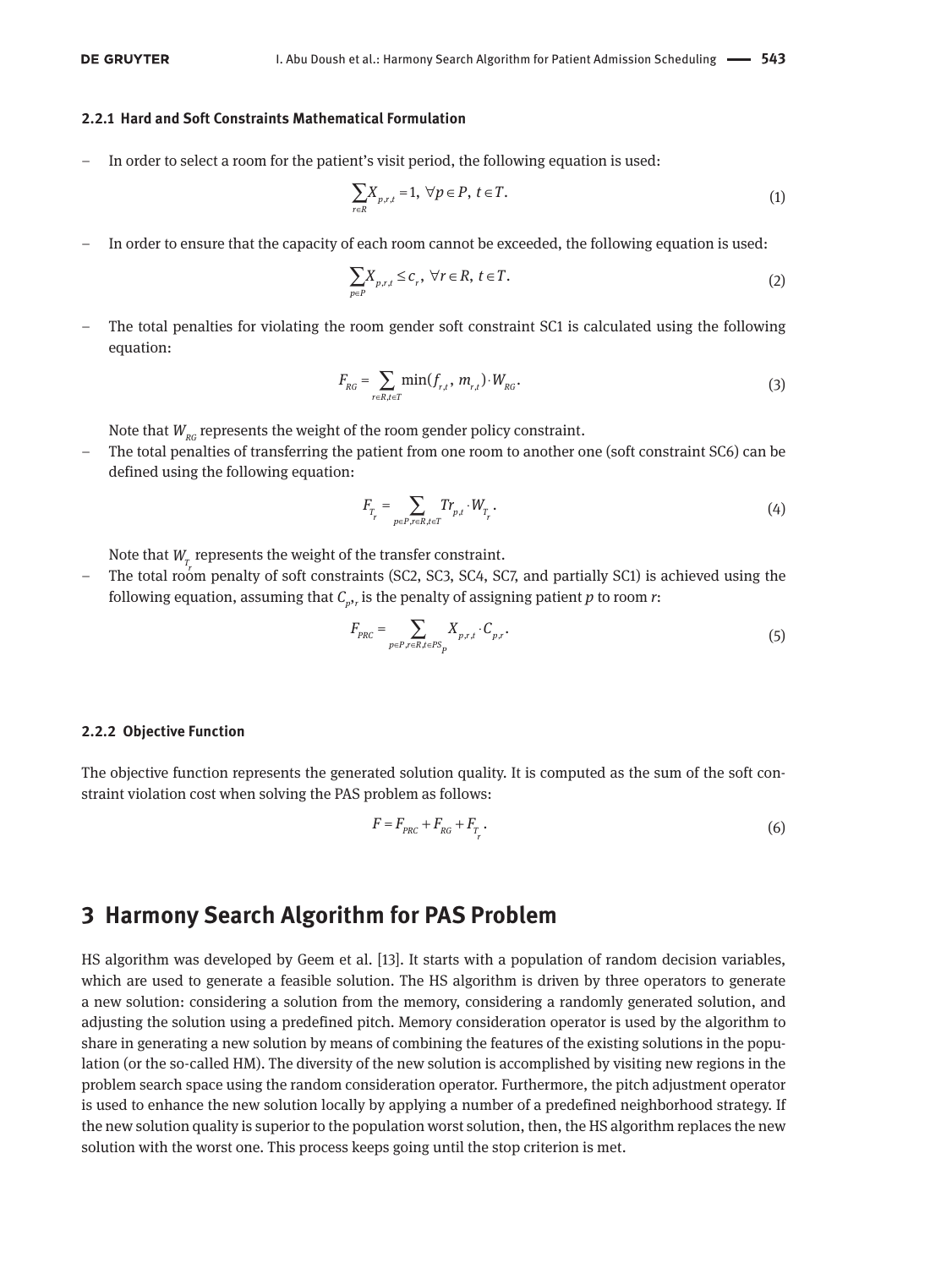The pseudo-code of the HS algorithm for solving the PAS problem is shown in Algorithm 1.

In the HS, the random consideration will be used to assign a new value for  $x'_j$ . The pseudo-code for filling *Rj* is shown in Algorithm 2.

During the random consideration stage, we select a viable value to  $x_j'$  from its appropriate range  $X_j$ with the probability of 1-harmony memory consideration rate (HMCR). The elements of  $X_{\overline{\mathfrak j}}$  can be any value within the search space of the problem. A new value for  $x'_j$  is assigned using memory consideration and using random consideration operators as follows:

$$
x'_{j} =\begin{cases} R_{j}, & \text{w.p.} \text{HMCR} \\ X_{j}, & \text{w.p.} (1-\text{HMCR}) \end{cases}
$$
 (7)

In the pitch adjustment stage, a neighborhood strategy to change  $x_j'$  is selected. The purpose is to adjust the selected variables into a new allocation with a small perturbation of the current solution with the probability of pitch adjustment rate (PAR), where  $PAR \in [0, 1]$ .

**Algorithm 1:** Harmony Search Algorithm for PAS Problem.

1: STEP 1: Initialize the parameters of PAS and HSA

- 1. Set the PAS parameters drawn from the data set
- 2. Set the HSA parameters (*HMCR*, *PAR*, *NI*, *HMS*)
- 3. Define the solution representation and define the objective function

2: STEP 2: Initialize the harmony memory HM

- 1. Construct solutions of the harmony memory by distributing patients to beds randomly while respecting all hard constraints, and store them in ascending order,  $HM = x^1, x^2, ..., x^{HMS}$
- 2. Identify the worst solution in HM,  $x^{worst} = x^{HMS}$

3: STEP 3: Improvise a new harmony *x*′

- 1.  $x' = \emptyset$ ,
- 2. **for** (∀*i* ∈[1, *Patients*]) **do**
- 3. **If** (*U*(0,1) ≤ *HMCR*) **then** {Memory consideration}
- 4. begin
- 5.  $j = U[1, 2, ..., HMS]$
- 6.  $x'_{j} \in R_{j}$ , where  $R_{j} = \{x'_{j} | i = 1, 2..., HMS\}$
- 7. **If**  $(R_j = \emptyset)$  then
- 8.  $x'_j \in X_j$ , {random consideration}
	- 9. **If**  $(U(0,1) \leq PAR)$  then {pitch adjustment}
- 10.  $\qquad \qquad$  pitch adjustment for  $x'_j$ 
	- 11. **end if**
	- 12. **end if**
	- 13. end
	- 14. **else**
- 15.  $x'_{j} \in X_{j}$ , {random consideration}
	- 16. **end if**
	- 17. **end for**
- 4: STEP 4: Update the harmony memory HM
- 1. **If**  $(f(x') < f(x^{worst}))$  then
- 2. Replaces *x worst* by the new solution *x*′
	- 3. Reordering the solutions in HM in ascending order
- 4. **end If**
- 5: STEP 5: Check the stop criterion
	- 1. **while** the max num of improvisations NI is not reached **do**
	- 2. Repeat STEP 3 and STEP 4
- 3. **end while**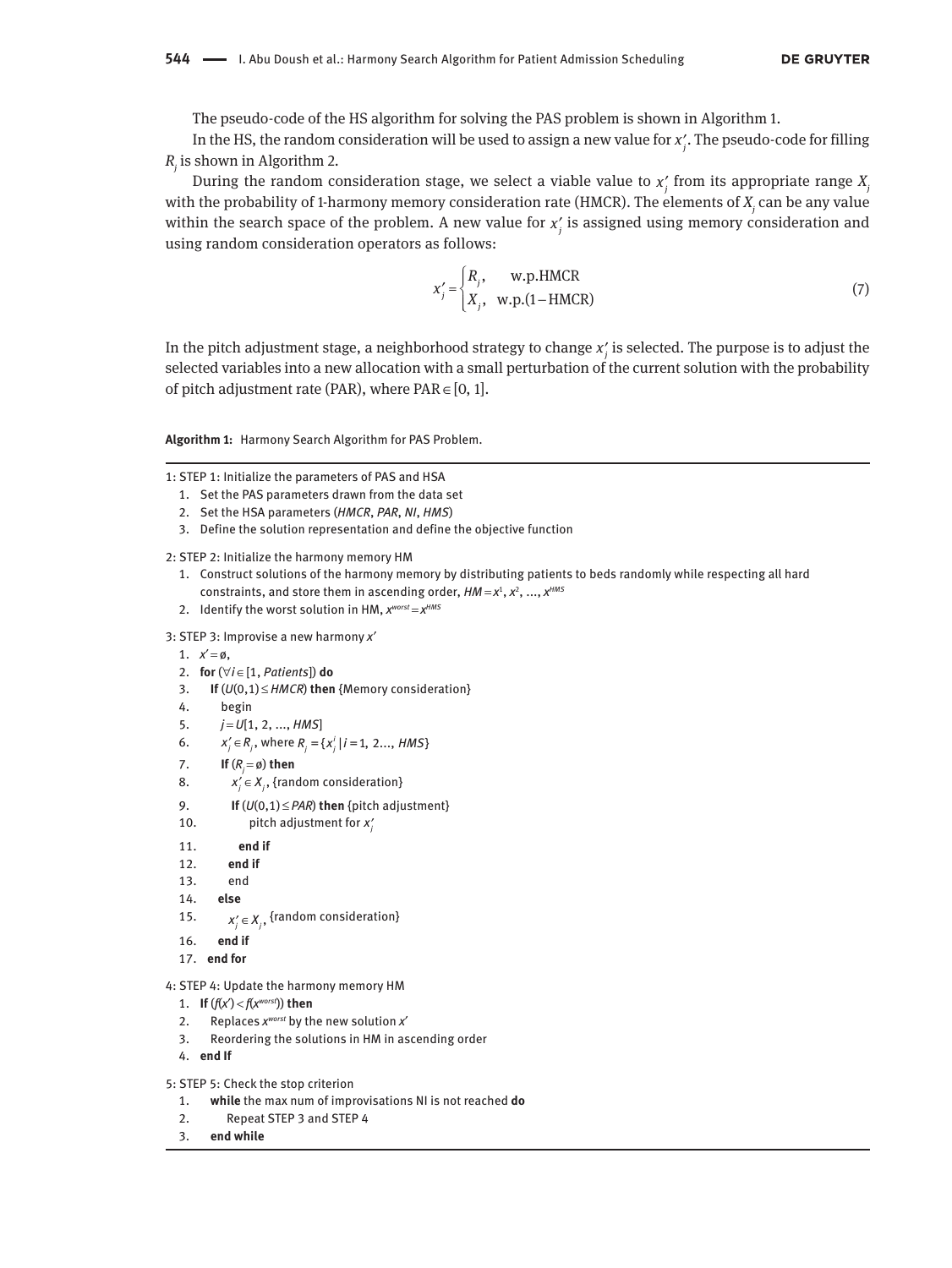**Algorithm 2:** Filling *R<sup>j</sup>* from the solutions stored in the HM.

|     | 1: for $(\forall j \in [1, \textit{ Patients}])$ do                                                                     |
|-----|-------------------------------------------------------------------------------------------------------------------------|
|     | 2: $u = Int(U(0, 1) * HMS)$                                                                                             |
| 3:  | If bed $(x_i^u)$ is available for all $PS_i$ related to x' then                                                         |
| 4:  | bed( $x'_i$ ) = bed( $x''_i$ )                                                                                          |
| 5:  | update x' flags to indicate that bed is not available                                                                   |
| 6:  | else                                                                                                                    |
| 7:  | flagfound=false                                                                                                         |
| 8:  | $i=1$                                                                                                                   |
| 9:  | While $i \leq HMS \wedge !flagfound$ do                                                                                 |
| 10: | If $bed(x_i^i)$ is available for all $PS_i$ related to x' then                                                          |
| 11: | $bed(x'_i) = bed(x'_i)$                                                                                                 |
| 12: | update x' flags to indicate that bed is not available                                                                   |
| 13: | flagfound = true                                                                                                        |
| 14: | end if                                                                                                                  |
| 15: | $i = i + 1$                                                                                                             |
| 16: | end while                                                                                                               |
| 17: | If j >HMS then > This will be satisfied when the HMS is reached where the patient will not find the feasible assignment |
| 18: | $R_i = \emptyset$                                                                                                       |
| 19: | end If                                                                                                                  |
| 20: | end If                                                                                                                  |
|     | $21:$ end for                                                                                                           |

pitch Adjustment
$$
(x'_j)
$$
 =  $\begin{cases} Yes, & w.p.PAR \\ No, & w.p.(1-PAR) \end{cases}$  (8)

For the PAS problem, if the decision is Yes for the pitch adjustment of the allocation  $x'_{j}$ , then, we apply one of the followings five equations to get a neighboring value:

$$
X'_{j} =\n\begin{cases}\nN1, & 0 \leq md \leq (PAR / 5); \\
N2, & (PAR / 5) < md \leq (2 * PAR / 5); \\
N3, & (2 * PAR / 5) < md \leq (3 * PAR / 5); \\
N4, & (3 * PAR / 5) < md \leq (4 * PAR / 5); \\
N5, & (4 * PAR / 5) < md \leq PAR.\n\end{cases}\n\tag{9}
$$

where *rnd* is a randomly generated number between (0,1). The five-pitch adjustment techniques obtain a neighboring value as follows:

- 1. *N*1: the patient of  $x'_j$  allocation is transferred into another randomly selected bed (from the HM) with a probability of [0, PAR/5].
- 2. *N*2: for the patient P1 with  $x'_j$  allocation, we select another random patient P2 and then swap the rooms of their entire stay period with the probability [PAR/5, (2\*PAR/5)]. At least a 1-day overlap must happen for the period of visit of the two patients.
- 3. *N*3: the patient with  $x'_j$  allocation is transferred into another randomly selected bed. This neighborhood strategy attempts to assure that all patient soft constraints are satisfied. We cancel the new selected bed if it cannot satisfy at least one of the soft constraints, and the patient is transferred into another bed with the room that matches the patient preferences and medical needs with a probability of  $[(2*PAR/5)]$ , (3\*PAR/5)].
- 4. *N*4: for the patient P1 with  $x'_j$  allocation, we select another random patient P2. Assign P1 to the P2's bed, and assign P2 into a randomly selected bed, which matches minimally one of the P2's soft constraints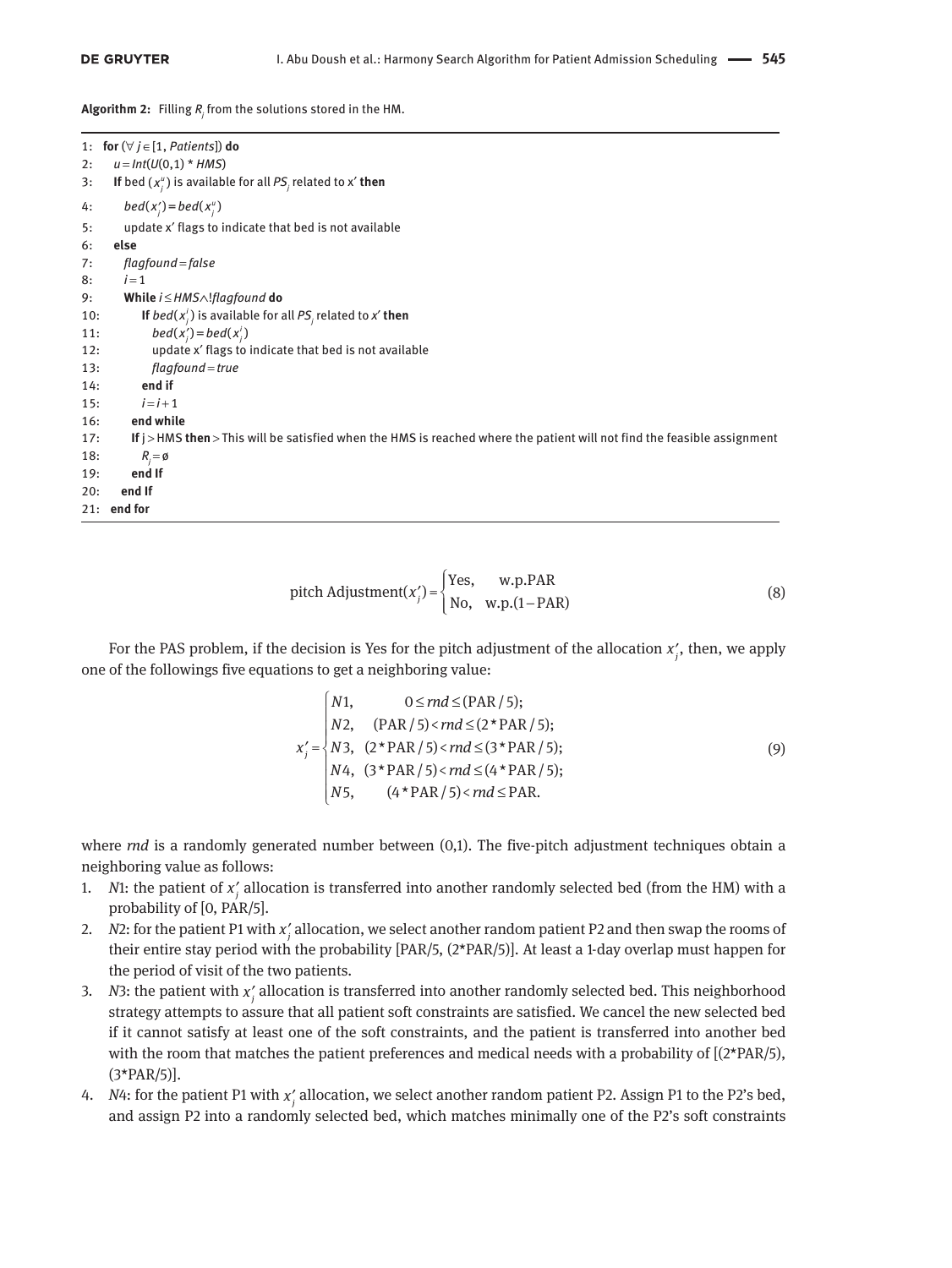with the probability of  $[(3*PAR/5), (4*PAR/5)]$ . The visiting period has to overlap minimally in 1 day for the two patients.

5. *N*5: for the patient P1 with  $x'_j$  allocation, if the patient move requires a relocation, then, we select a new room, a relocation day, and the entry and release date. Such move is applied with a probability of  $[(4*PAR/5), PAR]$ .

Note that in some pitch adjustment techniques such as *N*2, *N*3, and *N*4, the feasibility of the new harmony solution should be maintained during the improvisation process. Notably, in some pitch adjustment techniques, the bed availability will not be recognized, and thus, the feasibility cannot be maintained. As a consequence, the pitch adjustment operator will neglect the chosen technique and start over again to choose another one.

# **4 Experiments and Results**

In this section, the performance of the proposed HS algorithm to solve the PAS problem is evaluated. The proposed HS algorithm is evaluated using six standard datasets with different complexity and characteristics as discussed in Section 4.1. A sensitivity analysis of the HS algorithm is studied to show the effect of its control parameters (i.e. HMCR, PAR, and harmony memory size [HMS]) on the HS performance as discussed in Section 4.2. The comparative evaluation of the proposed method and nine well-regarded methods using the same datasets is described in Section 4.3.

Note that the proposed HS algorithm is programmed using Java, under Windows 7, on an Intel Machine with Core(TM) i3-2350 M CPU with 2.3 GHZ, and 4GB RAM. The time complexity of the proposed algorithm is not considered in this section due to the fact that this kind of problem is not a real time, and it does not run frequently. Therefore, the time complexity is not a major factor to evaluate such a new method.

#### **4.1 Dataset Used**

The dataset used for the experiments has six problem instances freely available from Demeester (https:// people.cs.kuleuven.be/wim.vancroonenburg/pas/). Their features are summarized in Table 2. The instances vary in terms of size and complexity. The number of patients *P* represents the actual number that is included in the problem after omitting the patients with 0 day of stay or that have the entry day that is after the end of the planned visiting period. We include the total number of patients in the parentheses. Although there are more than six datasets, these instances are selected because their structure is more homogeneous. Also, there are a number of comparative methods that use the same datasets to evaluate their proposed methods. These comparators are summarized in Section 4.3.

The default values for the weights defined by Bilgin et al. [4] are as follows:  $w_{RG} = 5$ ,  $w_{DS} = w_{RS} = 1$ ,  $w_{NRF} = 5$ ,  $W_{DRF}$  = 2,  $W_{RP}$  = 0.8,  $W_{PA}$  = 10,  $W_{Tr}$  = 11.

| <b>Instance</b> | Beds $(B)$ | Rooms $(R)$ | <b>Number of elective</b><br>patients | Total<br>patients $(P)$ | <b>Departments</b> | <b>Planning horizon</b><br>(MaxD) |
|-----------------|------------|-------------|---------------------------------------|-------------------------|--------------------|-----------------------------------|
| TestData1       | 286        | 98          | 652                                   | 693                     | 4                  | 14                                |
| TestData2       | 465        | 151         | 755                                   | 778                     | 6                  | 14                                |
| TestData3       | 395        | 131         | 708                                   | 757                     |                    | 14                                |
| TestData4       | 471        | 155         | 746                                   | 782                     | 6                  | 14                                |
| TestData5       | 325        | 102         | 587                                   | 631                     | 4                  | 14                                |
| TestData6       | 313        | 104         | 685                                   | 726                     | 4                  | 14                                |

| Table 2: Characteristics of the Benchmark Instances. |
|------------------------------------------------------|
|------------------------------------------------------|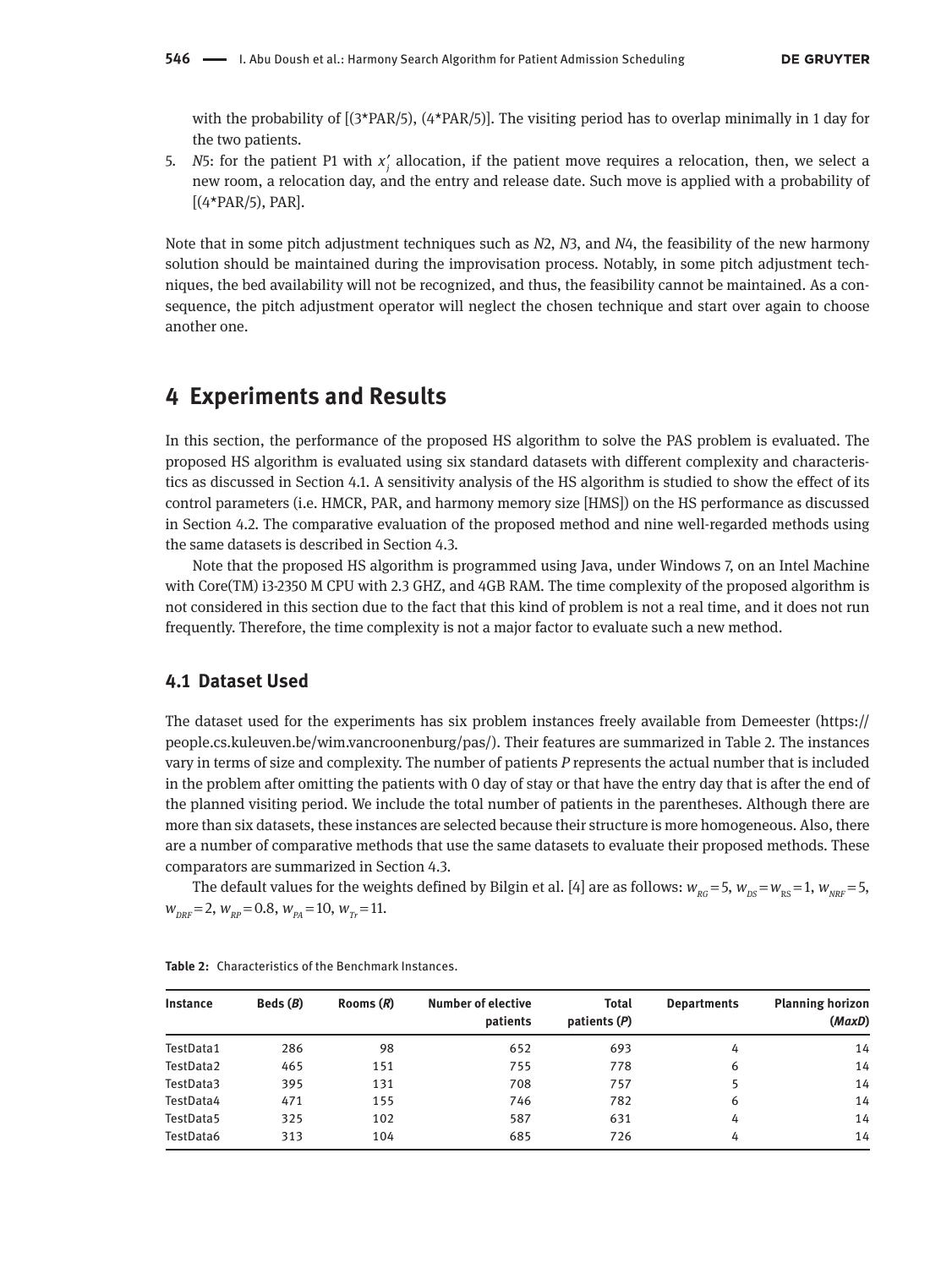In this work, we use the Java based validator program available from the PAS problem dataset website to calculate the cost function in order to compare our results with the state-of-the-art algorithms.

#### **4.2 Sensitivity Analysis of the Proposed HS Algorithm**

In this section, the ad hoc sensitivity analysis of the HS algorithm on its three parameters (HMCR, PAR, and HMS) is intensively studied to show their effect on the algorithm performance. Nine convergence cases are established and summarized in Table 3. The first three convergence cases are set to study the effect of HMCR on the performance of the HS algorithm. The second three convergence cases are set to study the effect of PAR on the performance of the HS algorithm, while the last three convergence cases are set to study the effect of HMS on the performance of the HS algorithm. At each stage, the configuration of the best case yielded the best results and is retained and used in the consecutive experimented cases. The following three subsections describe each convergence case's stage. Note that for sensitivity analysis study, *NI* = 100,000.

#### **4.2.1 The Effect of HMCR on the HS Algorithm Performance**

This section presents the study of the effect of using different variations of HMCR on the algorithm convergence behavior and performance. The averages and standard deviations (stds) of the results obtained when applying the HS algorithm on the dataset of six instances is summarized in Table 4. These results are generated with fixed values of HMS = 10 and PAR = 0.005. The values for HMCR used are 0.90, 0.95, and 0.99. The best results (lowest is best) on all the datasets is obtained when HMCR = 0.99 (case 3). The selection of such value increases the probability of using the HM, which decreases the exploration of the algorithm. Such action allows the algorithm to dig down deep to achieve the satisfactory results.

#### **4.2.2 The Effect of PAR on the HS Algorithm Performance**

The convergence and performance of the HS algorithm is studied in this section using different values of PAR. The results are statistically presented in terms of averages and stds when the HS algorithm is applied on the six instances of the dataset. The produced results are when  $HMCR = 0.99$  and  $HMS = 10$ . The following are the variety of values used to set PAR 0.005, 0.05, and 0.10. Table 5 shows that the best results are obtained when PAR = 0.10 (case 6). This value increases the diversity of the solutions and, thus, increases the exploitation of the HS algorithm. Such behavior of the algorithm can make it not easily stuck in the local minima.

| <b>Experiment cases</b> | <b>HMCR</b> | <b>PAR</b> | <b>HMS</b> |
|-------------------------|-------------|------------|------------|
| Case 1                  | 0.90        | 0.005      | 10         |
| Case 2                  | 0.95        |            |            |
| Case 3                  | 0.99        |            |            |
| Case 4                  | 0.99        | 0.005      | 10         |
| Case 5                  |             | 0.05       |            |
| Case 6                  |             | 0.10       |            |
| Case 7                  | 0.99        | 0.10       | 5          |
| Case 8                  |             |            | 10         |
| Case 9                  |             |            | 30         |

**Table 3:** The Nine Convergence Scenarios Designed to Evaluate the Sensitivity of HS Algorithm to its Parameters.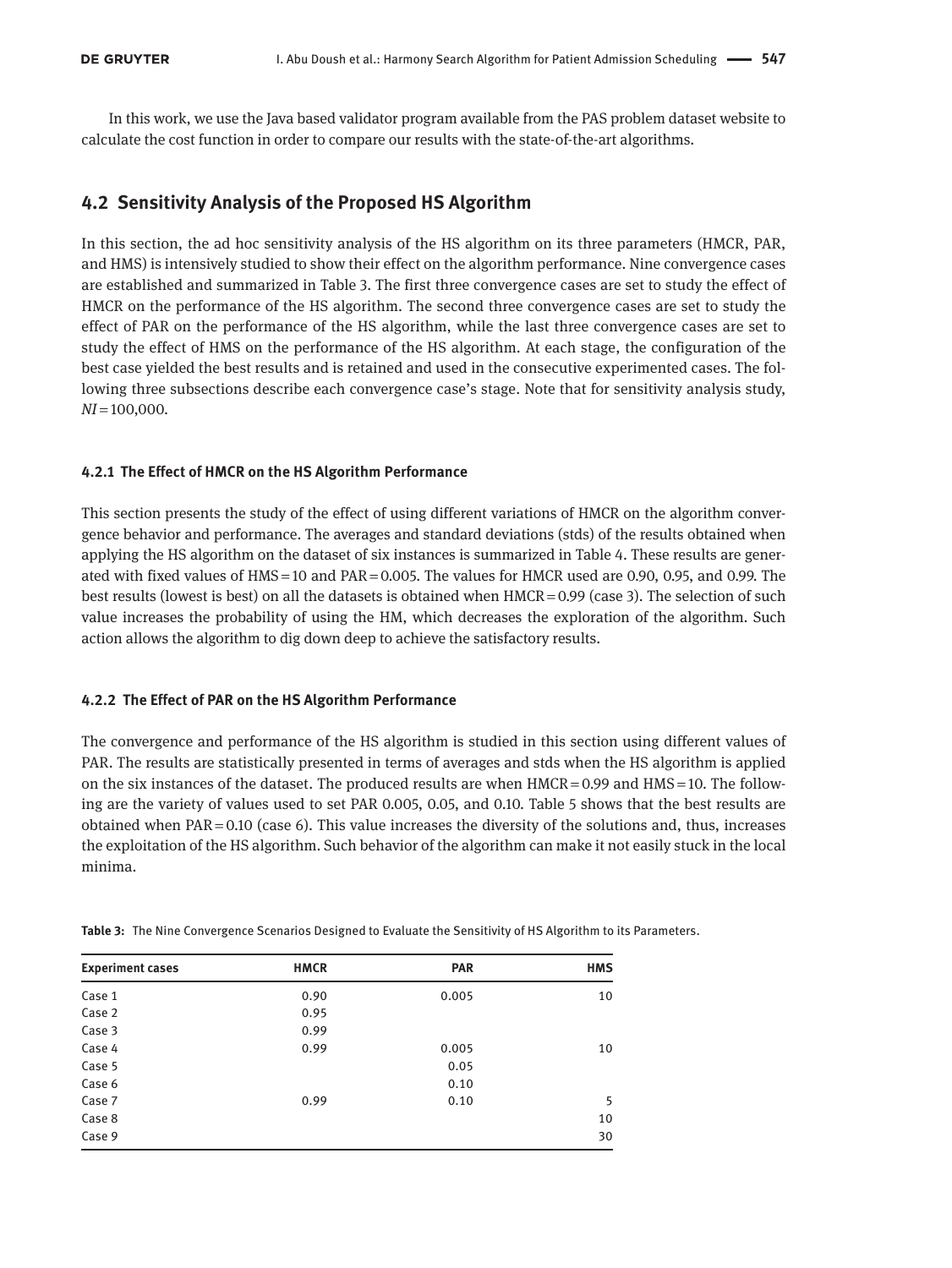| <b>Dataset</b> |      | Case 1  | Case 2  | Case 3  |
|----------------|------|---------|---------|---------|
| TestData1      | Best | 2481.4  | 2859.4  | 825.8   |
|                | Avg  | 2593.68 | 2917.20 | 854.18  |
|                | Std  | 70.74   | 55.74   | 28.90   |
| TestData2      | Best | 4543.6  | 5134.2  | 1470    |
|                | Avg  | 4684.22 | 5283.24 | 1511.32 |
|                | Std  | 116.98  | 89.86   | 29.67   |
| TestData3      | Best | 3143.2  | 3530.4  | 1032.6  |
|                | Avg  | 3267.50 | 3668.82 | 1063.46 |
|                | Std  | 75.84   | 67.89   | 23.60   |
| TestData4      | Best | 4547.2  | 5006.2  | 1564.8  |
|                | Avg  | 4656.60 | 5099.58 | 1598.56 |
|                | Std  | 124.76  | 81.17   | 32.45   |
| TestData5      | Best | 1719    | 2133.6  | 693.2   |
|                | Avg  | 1796.26 | 2199.96 | 712.18  |
|                | Std  | 66.00   | 35.62   | 14.33   |
| TestData6      | Best | 3158.6  | 3508.4  | 972.4   |
|                | Avg  | 3266.56 | 3647.30 | 1036.48 |
|                | Std  | 73.68   | 60.29   | 33.57   |

**Table 4:** Results of Studying HMCR Parameter.

Best results are in bold.

| <b>Dataset</b> |      | Case 4  | Case 5  | Case 6  |
|----------------|------|---------|---------|---------|
| TestData1      | Best | 825.8   | 791.4   | 764     |
|                | Avg  | 854.18  | 824.52  | 804.40  |
|                | Std  | 28.90   | 20.81   | 21.43   |
| TestData2      | Best | 1470    | 1365.2  | 1326.4  |
|                | Avg  | 1511.32 | 1414.10 | 1395.16 |
|                | Std  | 29.67   | 34.36   | 35.88   |
| TestData3      | Best | 1032.6  | 953.4   | 950.4   |
|                | Avg  | 1063.46 | 993.04  | 987.04  |
|                | Std  | 23.60   | 30.95   | 23.63   |
| TestData4      | Best | 1564.8  | 1454.2  | 1392.6  |
|                | Avg  | 1598.56 | 1503.64 | 1471.80 |
|                | Std  | 32.45   | 43.14   | 39.13   |
| TestData5      | Best | 693.2   | 687.2   | 672.8   |
|                | Avg  | 712.18  | 703.80  | 688.98  |
|                | Std  | 14.33   | 9.07    | 14.62   |
| TestData6      | Best | 972.4   | 922.2   | 927.6   |
|                | Avg  | 1036.48 | 986.90  | 968.72  |
|                | Std  | 33.57   | 32.89   | 27.98   |

Best results are in bold.

#### **4.2.3 The Effect of HMS on the HS Algorithm Performance**

The effect of the value of HMS on the HS algorithm convergence and performance is studied in this section. Table 6 presents the averages and stds of the results obtained by HS when applied on the 6 instances of the dataset. These results are produced when HMCR = 0.99 and PAR = 0.10. The values tested for HMS are 5, 10, and 30. The results show that the best value for all the datasets is produced when the HMS value is 10 (case 8). This value is recommended as it provides enough variations between the solutions, but without expanding the number of solutions, which could result in increasing the diversity of the solutions. Such scattering of the solutions can lead to losing the concentration toward the global optimal solution.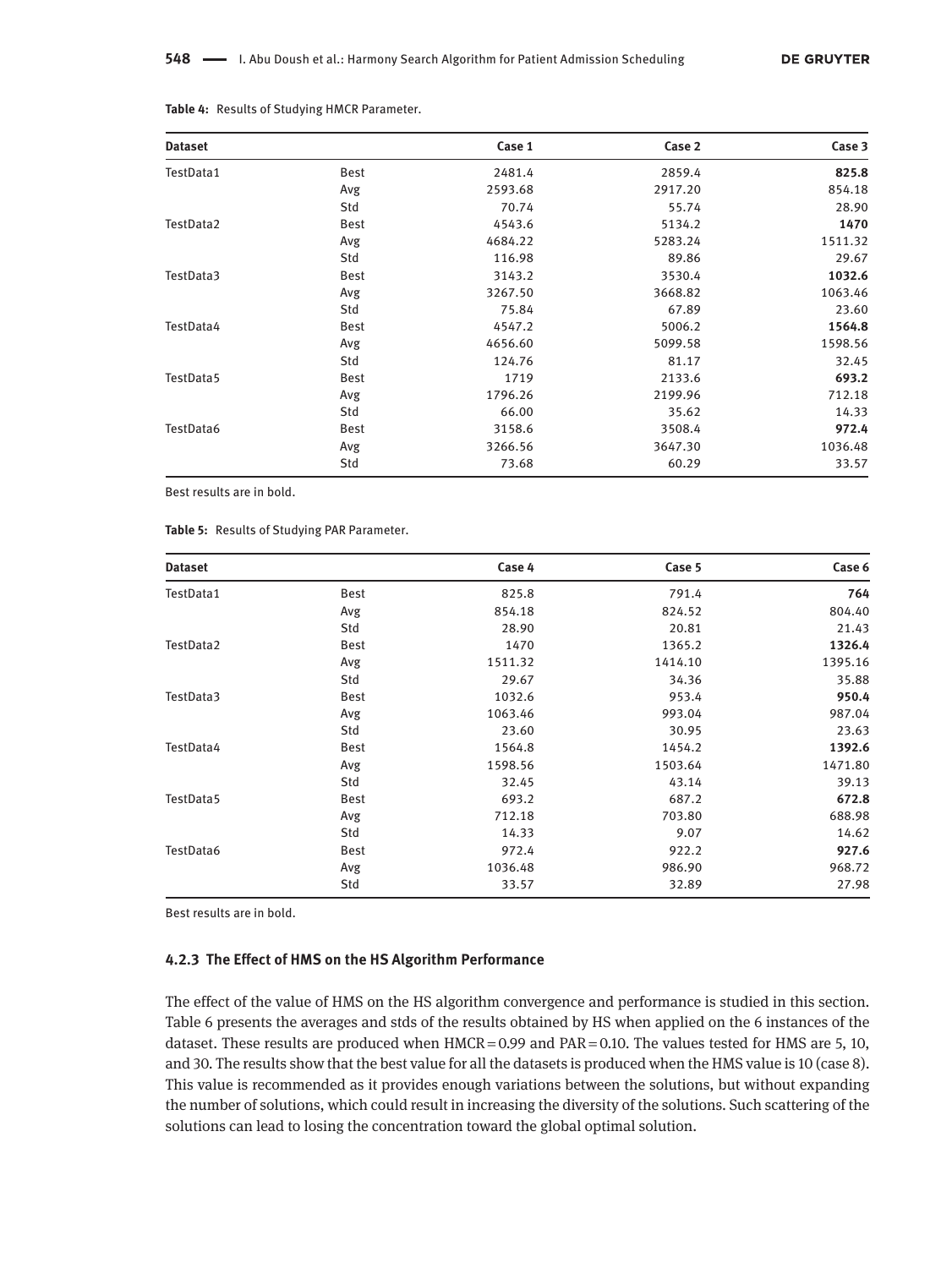| <b>Dataset</b> |      | Case 7  | Case 8  | Case 9  |
|----------------|------|---------|---------|---------|
| TestData1      | Best | 808.4   | 764     | 811.6   |
|                | Avg  | 854.94  | 804.40  | 863.74  |
|                | Std  | 30.56   | 21.43   | 38.36   |
| TestData2      | Best | 1452.8  | 1326.4  | 1447    |
|                | Avg  | 1512.12 | 1395.16 | 1532.42 |
|                | Std  | 30.28   | 35.88   | 33.50   |
| TestData3      | Best | 1054.4  | 950.4   | 987     |
|                | Avg  | 1074.44 | 987.04  | 1048.30 |
|                | Std  | 20.15   | 23.63   | 44.30   |
| TestData4      | Best | 1523    | 1392.6  | 1510.6  |
|                | Avg  | 1597.82 | 1471.80 | 1581.90 |
|                | Std  | 49.61   | 39.13   | 49.89   |
| TestData5      | Best | 699.2   | 672.8   | 688     |
|                | Avg  | 706.62  | 688.98  | 706.90  |
|                | Std  | 5.28    | 14.62   | 14.26   |
| TestData6      | Best | 971     | 927.6   | 1003.6  |
|                | Avg  | 1041.96 | 968.72  | 1035.22 |
|                | Std  | 33.59   | 27.98   | 17.44   |

**Table 6:** Results of Studying HMS Parameter.

Best results are in bold.

#### **4.3 Comparative Evaluation and Discussion**

The parameter values of the proposed method used in comparative evaluation are set based on the experiments conducted in the previous section. In order to obtain comparative results, the parameter values are set as follows: HMS = 10; HMCR = 0.98; PAR = 0.1; and *NI* = 2,000,000. We compare the proposed method with the nine other well-regarded methods using the same PAS datasets. These comparative methods are abbreviated in Table 7.

Table 8 shows the best, average, std, and the rank based on the average and std (presented as a/b) for our approach and the other state-of-the-art algorithms using the abbreviation mentioned before. The following example clarifies how the rank value is computed. The rank (a/b) can be calculated for TestData1 to equal (1/2). This means that the proposed HS method is ranked first in terms of the average results and its std is ranked second. Note that this ratio of rank (1/2) is relevant to the order of all the nine methods.

Note that in some comparative methods, the Best obtained results are not recorded, namely: HH-SA, HH-IE, and TS. These are marked in Table 8 as "NA". Therefore, the only available results are presented in the comparison.

Table 8 summarizes the results of the proposed method in terms of best, average, and std of the 10 runs accomplished for each dataset. The results presented in Table 8 prove that the proposed method is able to

| Key         | <b>Method name</b>                                       | Reference |
|-------------|----------------------------------------------------------|-----------|
| <b>NLGD</b> | Non-linear great deluge                                  | $[15]$    |
| HH-SA       | Simulated annealing with hyper-heuristic                 | [4]       |
| HH-IE       | Improved with equal hyper-heuristic                      | $[4]$     |
| <b>SA</b>   | Simulated annealing                                      | [6]       |
| <b>TS</b>   | Tabu search                                              | $[4]$     |
| DHS-SA      | Simple random simulated annealing with dynamic heuristic | $[5]$     |
| DHS-OI      | Simple random improvement with dynamic heuristic         | [5]       |
| DHS-GD      | Simple random great deluge with dynamic heuristic        | $[5]$     |
| <b>BBO</b>  | Biogeography-based optimization                          | $[14]$    |

**Table 7:** Key to Comparative Methods for Solving the PAS Problem.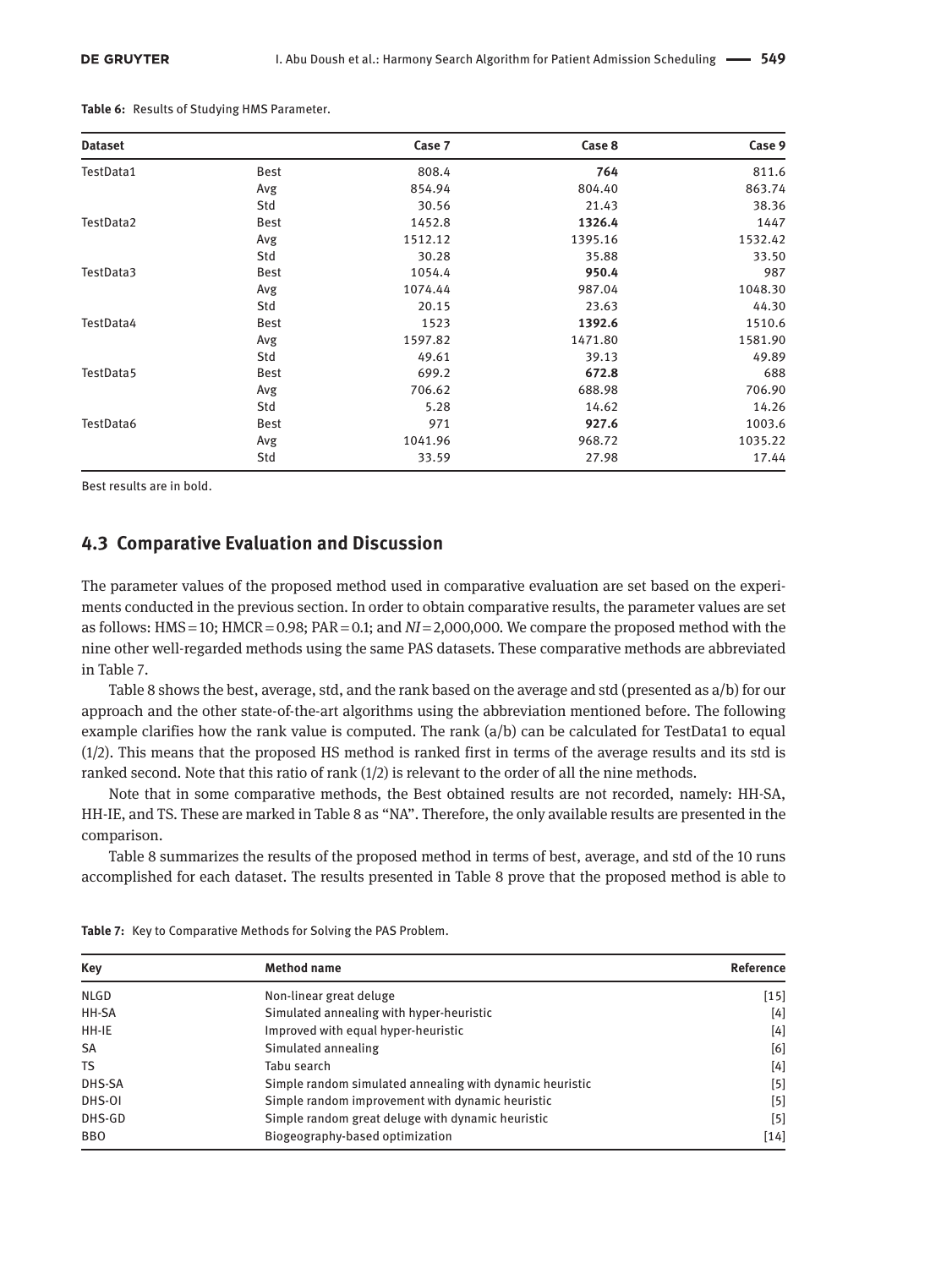|                           | Table 8: The Results of the Algorithms |           |             |                  |                                    |                                         |                                      |                    |                                          |         |                 |
|---------------------------|----------------------------------------|-----------|-------------|------------------|------------------------------------|-----------------------------------------|--------------------------------------|--------------------|------------------------------------------|---------|-----------------|
| <b>Dataset</b>            |                                        | 5H        | <b>NLGD</b> | HH-SA            | HH HE                              | ส                                       | ۴                                    | DHS-SA             | DHS-OI                                   | DHS-GD  | <b>BBO</b>      |
|                           |                                        |           | $[15]$      | 国                | $\Xi$                              | ତ୍ର                                     | 国                                    | 5                  | $\begin{array}{c} \boxed{5} \end{array}$ | 5]      | $\overline{14}$ |
| TestData1                 | Best                                   | 742.00    | 664.60      | ≸                | $\leq$                             | 659.20                                  | ≸                                    | 680.00             | 884.40                                   | 674.80  | 1233.40         |
|                           | Average                                | 774.62    | 678.61      | 830.36           | 893.69                             | 665.61                                  | 1051.02                              | 709.24             | 959.38                                   | 685.68  | 1312.80         |
|                           | St dev                                 | 23.60     | 6.09        | 18.83            | 46.10                              | 3.20                                    | 48.17                                | 26.65              | 51.25                                    | 7.43    | 59.50           |
|                           | Rank(a/b)                              | 5/5       | 2/2         | 6/4              | 7/7                                | 1/1                                     | 8/6                                  | 4/6                | 8/9                                      | 3/3     | 10/10           |
| TestData2                 | Best                                   | 1273.60   | 1162.40     | ≸                | Š                                  | 1143.60                                 |                                      | 1191.60            | 1584.80                                  | 1185.20 | 2027.00         |
|                           | Average                                | 1328.21   | 1175.43     | 1382.28          | 1525.18                            | 1150.96                                 | 2211.88                              | 1213.30            | 1622.82                                  | 1202.64 | 2088.90         |
|                           | St dev                                 | 27.74     | 6.20        | 14.21            |                                    |                                         |                                      | 17.56              | 39.90                                    | 15.85   | 60.40           |
|                           | Rank(a/b)                              | 5/6       | 2/2         | 6/3              | $\frac{51.92}{7/8}$                | $3.55$<br>$1/1$                         | 87.25<br>9/10                        | 4/5                | $\frac{8}{7}$                            | 3/4     | 10/9            |
| TestData3                 | Best                                   | 908.40    | 792.40      | Š                |                                    | 776.60<br>786.67                        | NA<br>1184.24<br>60.31<br>8/10<br>NA |                    | 1126.00                                  | 803.80  | 1385.20         |
|                           | Average                                | 939.46    | 804.72      | 923.50           | NA<br>991.14<br>30.71<br>7/7<br>NA |                                         |                                      | 823.60<br>847.28   | 1185.10                                  | 822.62  | 1433.70         |
|                           | St dev                                 | 16.75     | 6.63        | 15.30            |                                    | 5.31                                    |                                      | 15.12              | 35.00                                    | 22.53   | 41.70           |
|                           | Rank(a/b)                              | 6/5       | 2/2         | 5/4              |                                    |                                         |                                      | 4/3                | 9/8                                      | 3/6     | 10/9            |
| TestData4                 | Best                                   | 1334.40   | 1187.40     | $\leq$           |                                    |                                         |                                      |                    |                                          | 1228.20 | 2211.00         |
|                           | Average                                | 1392.37   | 1219.90     | 1624.04          | 1742.42                            | $1/1$<br>1176.00<br>1190.58             | 3663.42<br>163.45<br>9/10            | 1274.60<br>1310.40 | 1633.80<br>1749.80                       | 1251.00 | 2301.50         |
|                           | St dev                                 | 41.69     | 17.69       |                  |                                    |                                         |                                      | 22.09              | 67.58                                    | 12.28   | 69.90           |
|                           | Rank(a/b)                              | 5/7       | 2/3         | $38.18$<br>$6/6$ | 34.43<br>7/5<br>NA                 | $4.34$<br>$1/1$                         |                                      | 4/4                | 8/8                                      | 3/2     | 10/9            |
| TestData5                 | Best                                   | 668.00    | 634.40      | $\sum_{i=1}^{n}$ |                                    | 625.60                                  |                                      | 640.80             | 749.40<br>771.44                         | 639.20  | 800.80          |
|                           | Average                                | 680.59    | 635.81      | 661.60           | 684.48                             | 631.87                                  |                                      | 648.08             |                                          | 642.88  | 828.90          |
|                           | St dev                                 | 8.40      | 1.20        | 4.45             |                                    | 1.78                                    |                                      | 5.08               | 16.87                                    | 4.77    | 28.30           |
|                           | Rank(a/b)                              | 6/7       | 2/1         | $\frac{2}{5}$    | $\frac{8}{11}$                     | 1/2                                     | 714.16<br>6.23<br>8/6                | 4/5                | 1073.60                                  | 3/4     | 10/10           |
| TestData6                 | Best                                   | 916.60    | 806.80      |                  | $\leq$                             |                                         |                                      | 835.80             |                                          | 825.80  | 1283.20         |
|                           | Average                                | 935.24    | 815.41      |                  | 1001.80<br>32.99                   | 801.20<br><b>811.18</b><br>3.07<br>3.07 | 1188.10                              | 855.56<br>14.11    | 1137.34<br>43.89                         | 836.00  | 1317.10         |
|                           | St dev                                 | 17.19     | 5.35        | 955.04<br>20.10  |                                    |                                         | 58.10<br>9/10                        |                    |                                          | 8.87    | 37.90           |
|                           | Rank(a/b)                              | 5/5       | 2/2         | 6/6              | 1/7                                |                                         |                                      | 4/4                | 8/9                                      | 3/3     | 10/8            |
| Average (rank)            |                                        | 5.33/5.83 | 2/2         | 5.67/4.33        | 7/7                                | 1/1.17                                  | 8.67/9                               | 4/4.5              | 8.33/8.33                                | 3/3.67  | 10/9.17         |
| Best results are in bold. |                                        |           |             |                  |                                    |                                         |                                      |                    |                                          |         |                 |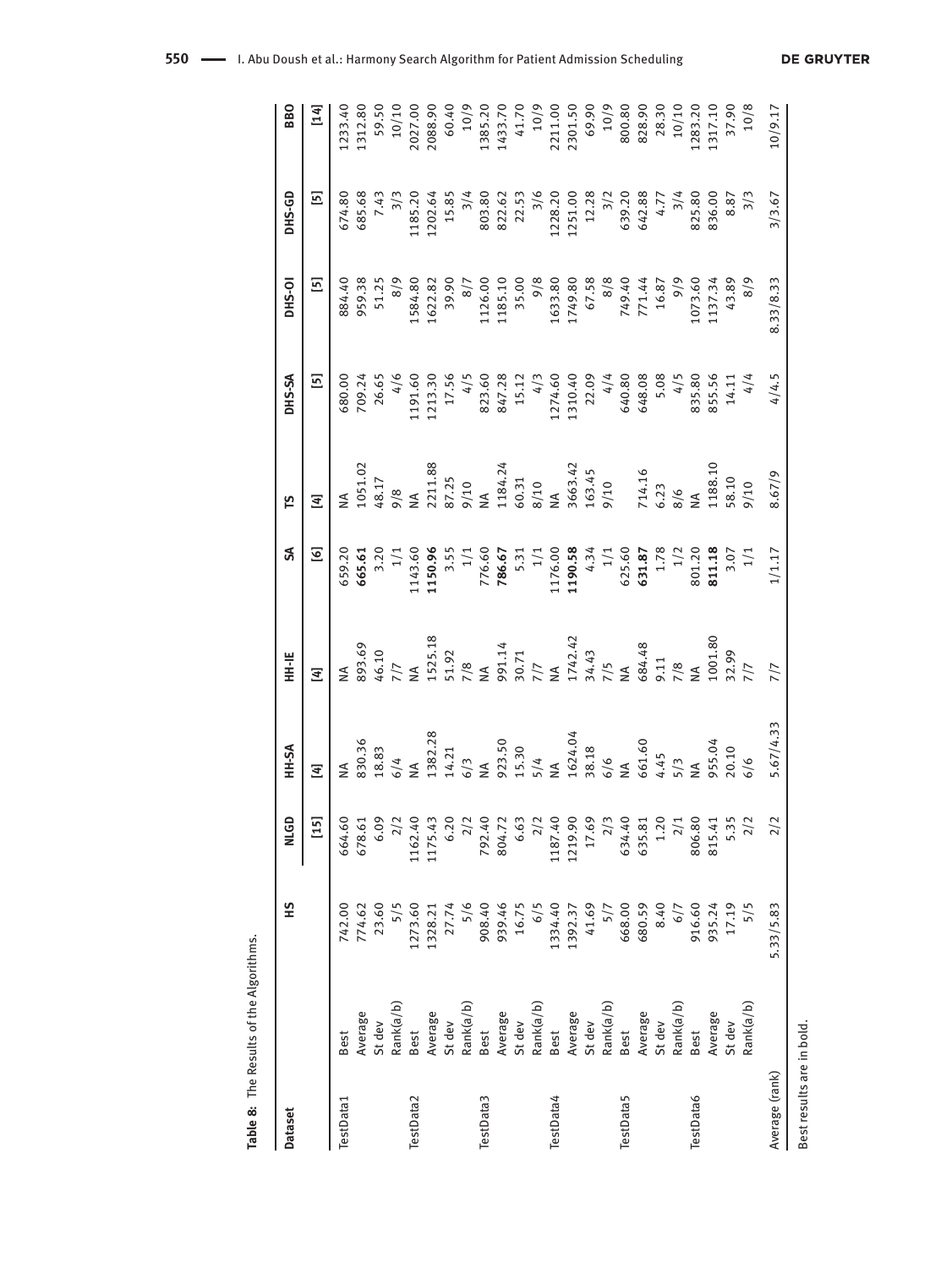obtain competitive results when compared to all other state-of-the-art algorithms in terms of the best and average, which is highlighted in bold font. Our proposed method is ranked fifth for almost all datasets based on the average. However, based on the std for each data instance, our approach is ranked nearly in the sixth place. The results prove that the proposed HS approach is a very efficient alternative algorithm for PAS, which is able to compete well with the other well-regarded methods.

Table 9 summarizes the violation of the soft constraints (SC1–SC7) for the best results recorded for all the datasets experimented. The numbers in the table refer to the proposed algorithm efficiency in satisfying the soft constraints. Apparently, the total number of transfer constraint (SC6) is satisfied in all the datasets due to the fact that the solution representation does not allow the violation of this soft constraint. The age constraint (SC5) also is fulfilled in all the best solutions recorded. The room preference constraint (SC7) is the

| <b>Dataset</b> | SC <sub>1</sub> | SC <sub>2</sub> | SC <sub>3</sub> | SC <sub>4</sub> | SC <sub>5</sub> | SC <sub>6</sub> | SC <sub>7</sub> | <b>Sum of violations</b> |
|----------------|-----------------|-----------------|-----------------|-----------------|-----------------|-----------------|-----------------|--------------------------|
| TestData1      | 5.0             | 16.0            | 0.0             | 21.0            | 0.0             | 0.0             | 700.0           | 742.00                   |
| TestData2      | 0.0             | 0.0             | 0.0             | 60.0            | 0.0             | 0.0             | 1213.6          | 1273.60                  |
| TestData3      | 0.0             | 16.0            | 0.0             | 46.0            | 0.0             | 0.0             | 846.4           | 908.40                   |
| TestData4      | 15.0            | 80.0            | 4.0             | 117.0           | 0.0             | 0.0             | 1118.4          | 1334.40                  |
| TestData5      | 0.0             | 0.0             | 0.0             | 0.0             | 0.0             | 0.0             | 668.0           | 668.00                   |
| TestData6      | 5.0             | 10.0            | 1.0             | 23.0            | 0.0             | 0.0             | 877.6           | 916.60                   |

**Table 9:** The Violations of Soft Constraint of Best Solutions Obtained.



**Figure 1:** All the Instances Summarized Using Box and Whisker Charts.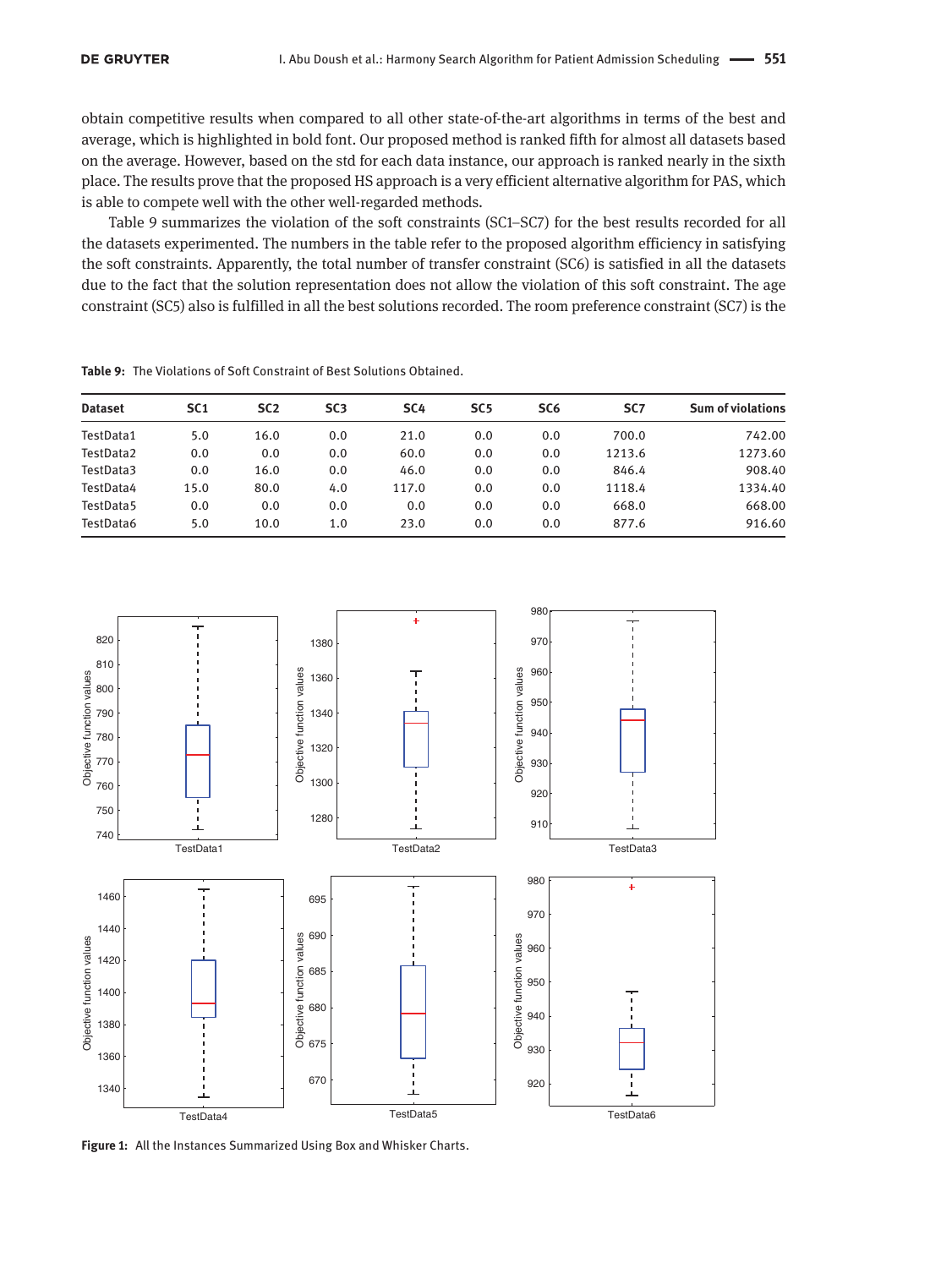most violated constraint. This means that the proposed algorithm cannot deal properly in satisfying such constraint. A very few violations of the soft constraints (SC1, SC2, and SC3) are reported for the best solutions. SC4, which is the room needs speciality, is modestly violated.

Notably, all soft constraints related to room activities is violated more than those related to the patient activities. This is because most of the local neighborhood structures used in pitch adjustments *N*1–*N*5 are considering patient preferences rather than room preferences. It is worthy to mention that all hard constraints are satisfied in these solutions.

To further study the performance of the proposed HS algorithm for the PAS problem, Figure 1 shows the box-and-whisker diagram for all the PAS problem instances used. The figure reveals the result distributions for all the instances. In Figure 1, we can see the differences in the skewness pattern for each data instance, where the box plots show that the spreading of the solutions has different patterns. For example, in Test-Data1 and TestData6, most of the results are condensed in the scale lower bound; then, the results are right skewed. Moreover, the results are spread evenly split at the median for TestData2 and TestData4. This shows that the distributions are symmetric for these instances. For TestData3 and TestData5, the distributions of the results are skewed to the upper end of the results. From Figure 1, we can observe that the behavior of the HS algorithm differs from one instance to another, due to the differences in the structures of the data instances.

### **5 Conclusion and Future Work**

A daily routine of hospitals is patient admission scheduling. However, the medical resources are limited, and the hospitals will try to achieve patient satisfaction by taking their preferences into consideration. A computer program that can provide a feasible solution that does not break the problem constraints is required, as it can help the hospital in planning for allocating the patients to the rooms with the needed facilities.

In this study, we develop the novel HS algorithm to solve the PAS problem. The algorithm is modified to ensure the feasibility of the obtained solution. We intensively tune the different parameters of the HS algorithm using several convergence cases. The parameter values that obtain the best results are HMS = 10, HMCR = 0.98, and PAR = 0.1. These values are then used to solve the PAS problem. The proposed HS algorithm is ranked fifth when compared with other nine algorithms that are state-of-the-art.

In the future, we plan to hybridize the proposed HS algorithm with other local search methods to improve its performance. As a future direction, the proposed algorithm can be applied to the dynamic patient admission problem [19] and into other instances of the dataset.

**Conflict of interest:** The authors declare that they have no conflict of interests.

### **Bibliography**

- [1] M. A. Al-Betar, A. T. Khader and I. A. Doush, Memetic techniques for examination timetabling, *Ann. Oper. Res.* **218** (2014), 23–50.
- [2] M. A. Al-Betar, M. A. Awadallah, A. T. Khader, A. L. Bolaji and A. Almomani, Economic load dispatch problems with valvepoint loading using natural updated harmony search, *Neural Comput. Appl.* **29** (2016), 767–781.
- [3] M. A. Awadallah, M. A. Al-Betar, A. T. Khader, A. L. Bolaji and M. Alkoffash, Hybridization of harmony search with hill climbing for highly constrained nurse rostering problem, *Neural Comput. Appl.* **28** (2017), 463–482.
- [4] B. Bilgin, P. Demeester and G. V. Berghe, A hyperheuristic approach to the patient admission scheduling problem, Tech. rep., KaHo Sint-Lieven, Gent (2008).
- [5] B. Bilgin, P. Demeester, M. Misir, W. Vancroonenburg and G. Vanden Berghe, One hyper-heuristic approach to two timetabling problems in health care, *Journal of Heuristics* **18** (2012), 401–434.
- [6] S. Ceschia and A. Schaerf, Local search and lower bounds for the patient admission scheduling problem, *Comput. Oper. Res.* **38** (2011), 1452–1463.